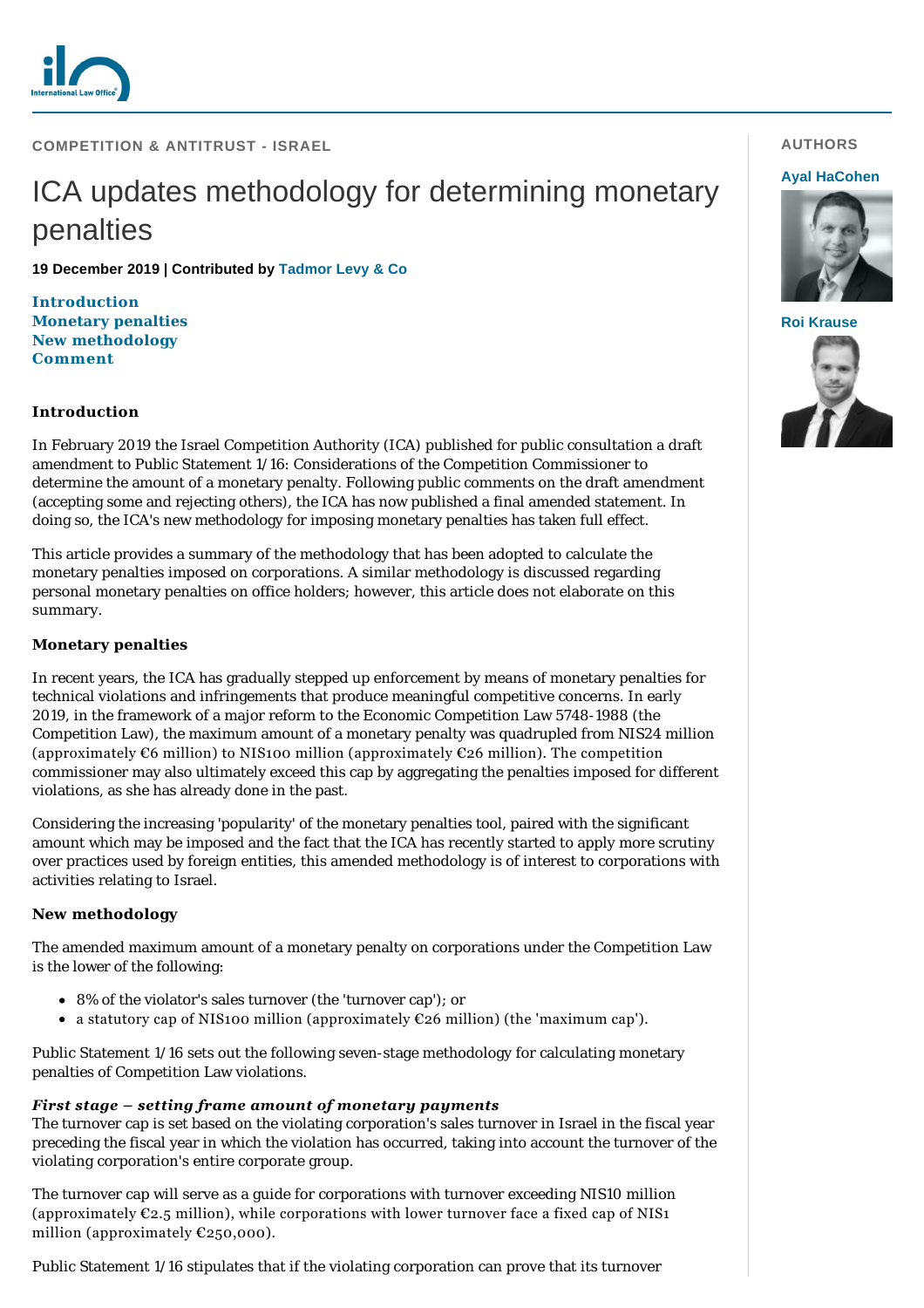includes sales that originate from areas of activity which are completely distinct from the area in which the violation has occurred, such distinct sales figures will be deducted from the turnover cap. This exclusion of distinct areas of activity is possible only if the relevant turnover is not less than NIS10 million as a result of such exclusion. The statement also sets out the conditions for proving that distinct areas of activity warrant such exclusion.

## *Second stage – assessing violation severity and setting base amount monetary payment: between 5% and 90% of frame amount*

During this stage, the competition commissioner assesses the severity of a violation based on its circumstances, especially its potential harm to competition or the public. The base amount may range from 5% to 90% of the frame amount that was calculated in the first stage. If there is more than one violating corporation, the base amount should be equal for all violators.

The following considerations should be taken into account when assessing the severity of a violation:

- $\bullet$  the extent of potential harm to competition or the public;
- the duration of the violation: and
- $\bullet$  the legitimacy of the arrangement which is the subject of the violation.

The base amount for 'naked' arrangements that are penalised with monetary payments (rather than criminal penalties) is at least 50% of the frame amount. On the other hand, the base amount for technical violations which pose no potential harm to competition but still warrant enforcement measures (eg, a technical gun-jumping) would normally be set at 5% of the frame amount and up to NIS3 million (approximately €780,000).

## *Third stage – aggravating or mitigating circumstances relating to violating corporation's behaviour*

After assessing the severity of a violation and setting the base amount of a monetary penalty, the competition commissioner considers circumstances specific to the violating corporation, including:

- the corporation's role in the violation and its position in the market compared with the position of other violators – the commissioner may aggravate or mitigate the base amount by up to 20% for this consideration; and
- violation of specific directives issued by the commissioner, such as directives issued to monopolies in accordance with Section 30 of the Competition Law – such violations may aggravate the base amount by up to 30%.

## *Fourth stage – aggravating or mitigating circumstances external to violation*

The competition commissioner may also consider circumstances which are unrelated to the corporation's behaviour in the context of the violation, including:

- deterrence considerations violating corporations that had part of their turnover excluded from the first stage calculation or those whose turnover exceeds NIS750 million (approximately  $\epsilon_{194}$  million) may not be properly deterred by monetary penalties that are relatively insignificant for them. In such cases, the commissioner may add a certain percentage that reflects such discrepancy;
- $\bullet$  prior violations the base amount may be increased by up to 30% if the violating corporation has violated the Competition Law in the past. If there are no prior violations, the commissioner may mitigate the base amount by up to 15%; and
- the date of the violation since the authority to impose monetary penalties is implemented gradually, a reduction of 25% of the base amount will be applied for violations that occurred before 31 December 2019.

## *Fifth stage – additional considerations*

In special cases, the competition commissioner may consider the following circumstances which may further aggravate or mitigate the base amount of a monetary penalty:

- the time that has passed since the violation if more than three years have passed since the violation, the commissioner may mitigate the base amount by up to 20%; and
- reliance on legal advice *bona fide* reliance on legal advice which meets certain conditions (including that the advice was provided formally and in writing, prior to the violation and by a legal expert who had all of the information necessary for forming the advice) may warrant mitigation of the base amount by up to 20%.

## *Sixth stage – setting minimum and maximum caps*

The final amount of a monetary penalty must be adjusted in accordance with the turnover cap and the maximum cap. If the monetary penalty amounts to over NIS100 million, it will be reduced to the maximum cap of NIS100 million. As explained, the turnover cap is calculated based on the corporation's sales turnover in Israel. Further, monetary penalties may not be set under NIS10,000